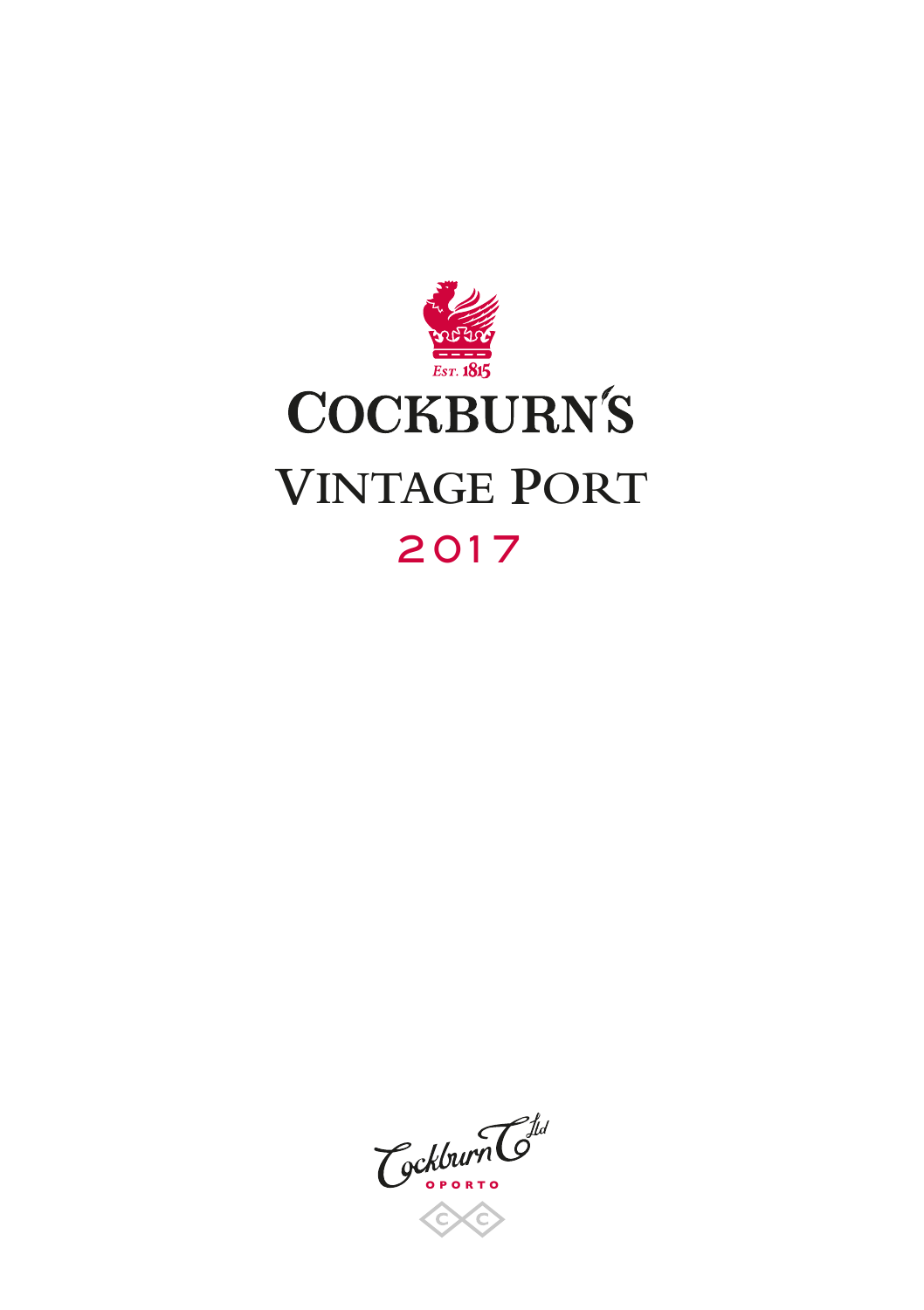

# **COCKBURN'S VINTAGE PORT**

# 2017



QUINTA DOS CANAIS



## **2,500 cases · 8% of Cockburn's Total Vineyard Production**

The linchpins of Cockburn's Vintage Ports have always been the vineyards at Quinta dos Canais and Touriga Nacional, a variety which almost disappeared from the Douro had it not been for research conducted by John Henry Smithes, the legendary Cockburn's viticulturalist and winemaker, during the 1930s. His findings rehabilitated this historically low-yielding variety, shunned by most growers for that reason, despite the high quality of the wines it produced. Although Cockburn's only acquired Quinta dos Canais in 1989, the property had been supplying Cockburn's for over a century, and under Smithe's influence its owners had gone against the flow, in typical Cockburn's fashion, and planted a high proportion of Canais with Touriga Nacional.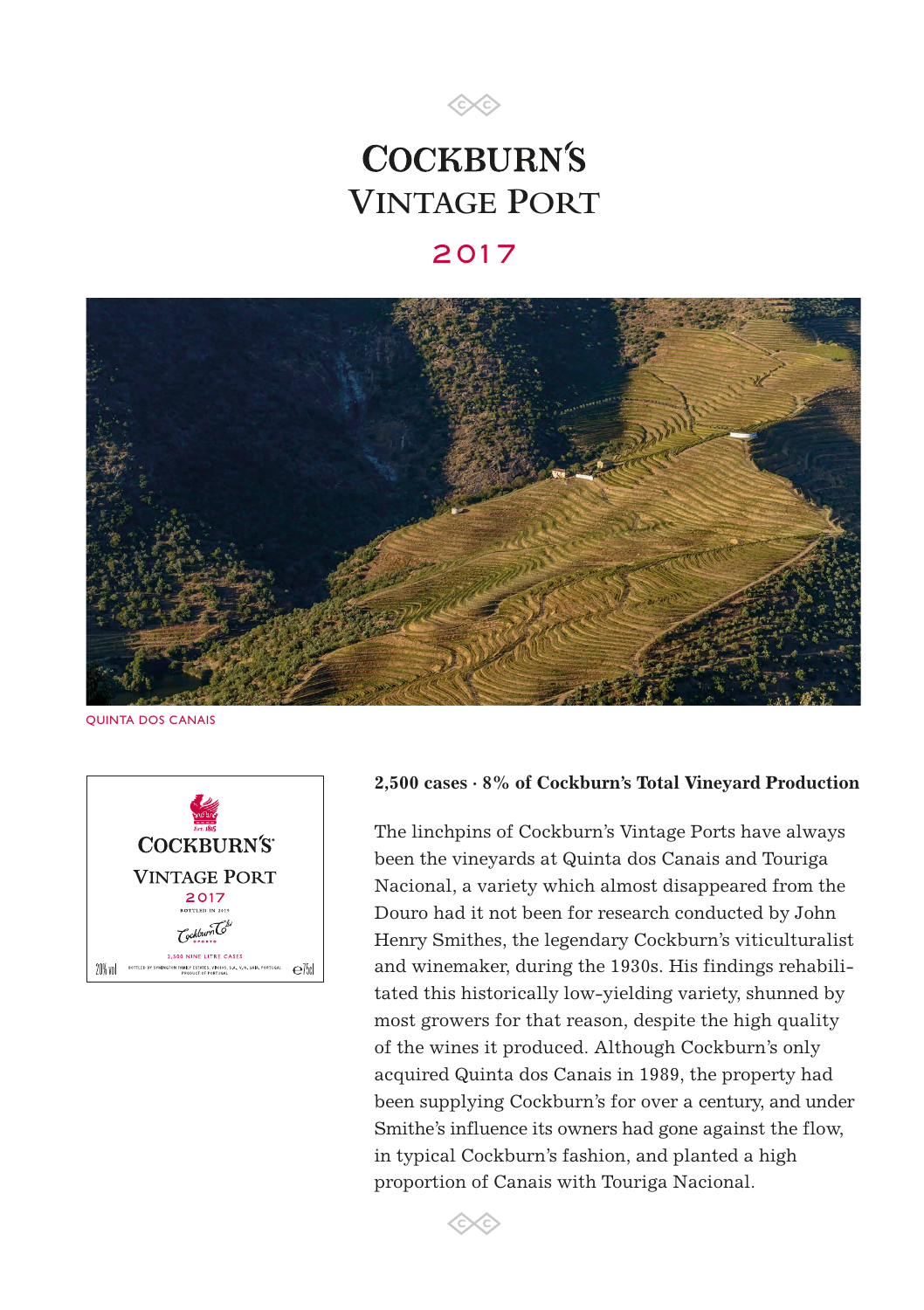

QUINTA DOS CANAIS

After acquiring the property, Cockburn's planted more Touriga Nacional, benefitting from ongoing research work conducted by Smithe's successors in collaboration with the regional university, UTAD. Their revolutionary work in selecting the best Touriga Nacional clones made the Canais vineyard a beacon for the variety and Cockburn's provided the cuttings which enabled its renaissance across much of the Douro.

Under Symington family ownership since 2006, substantial vineyard investments have been made at Quinta dos Canais, reflected in the widely acclaimed Cockburn's 2011 and 2016, which were our debut Cockburn's Vintages. We took inspiration from Cockburn's famous early 20th century Vintage Ports, and our family believes that the exceptional 2017 Vintage Port represents another substantial leap forward in Cockburn's reemergence.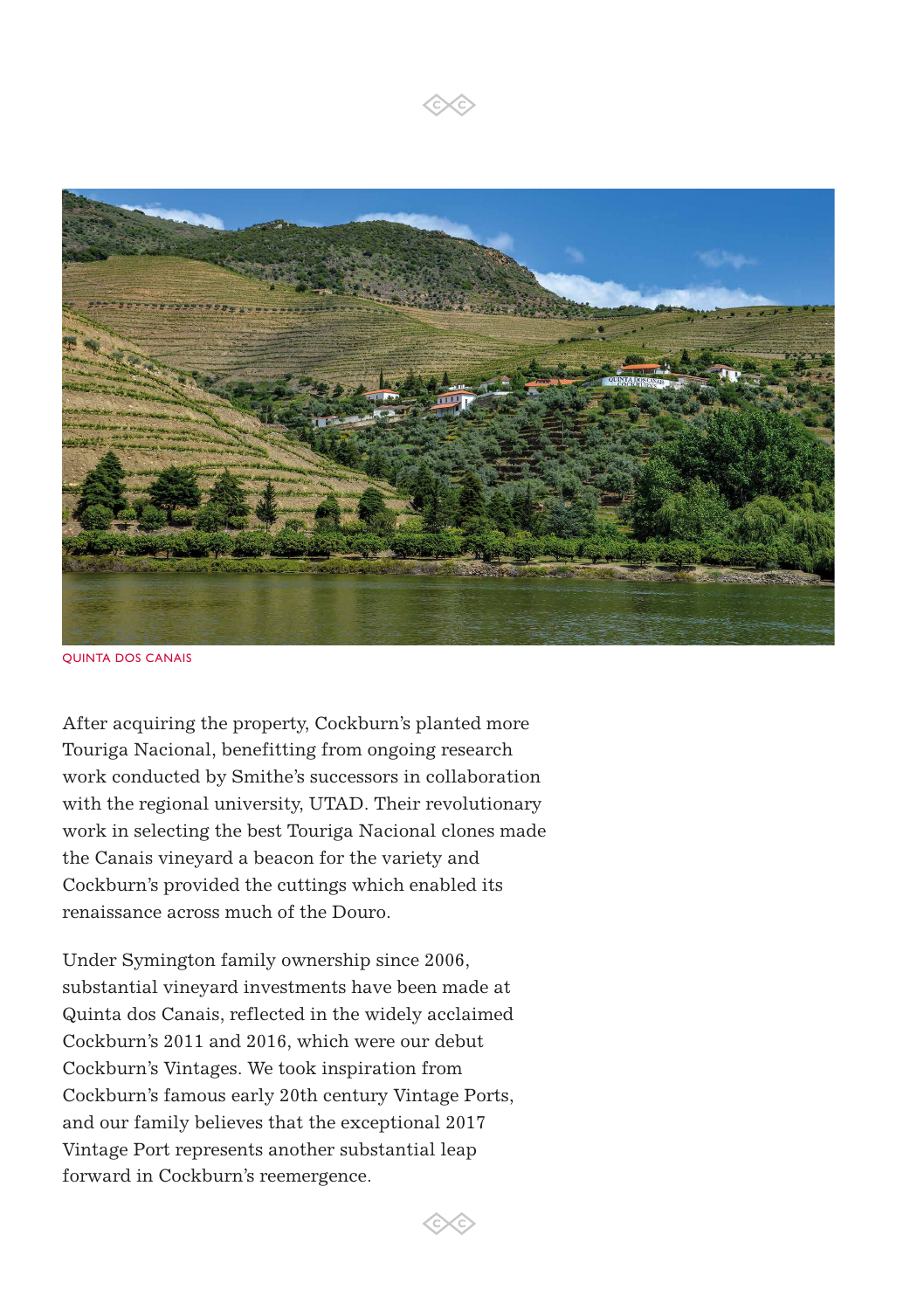

2017 will be remembered as one of the hottest and driest years in the Douro. At Quinta dos Canais we had half the rainfall of an average year (just 246 mm) and temperatures broke several records during the spring. The summer was bone dry, just 6.2 mm recorded in June (monthly average: 24.3 mm), and not a single drop fell during July, August or September. It is quite extraordinary just how well-adapted our indigenous grape varieties are to the Douro's challenging conditions. Fortunately, summer temperatures provided some respite – they were slightly below the 30-year average. This was critically important; if the lack of rain had been combined with extreme temperatures, the outcome could have been very different.



QUINTA DO VALE COELHO

Because the very dry conditions were in place from the start of the growth cycle, the vines adjusted early, lowering their water intake and thus conserving the meagre water reserves for the months ahead. The dryness also checked excess plant vigour; smaller vine canopies meant the vines had less demand for water. The heat also helped check vine diseases, contributing to a very healthy crop.

### **The harvest**

In 2016, the start of the vintage was deferred several times and the finest grapes were only picked from the third week of September and into the first half of October. By contrast, in 2017, the prized Touriga Nacional parcels at Canais were picked during the first week of September, the harvest having started on August 28th — unprecedented at Canais and Vale Coelho. What was very encouraging was that graduations and phenolic development had kept pace with each other and, given that no rain was forecast,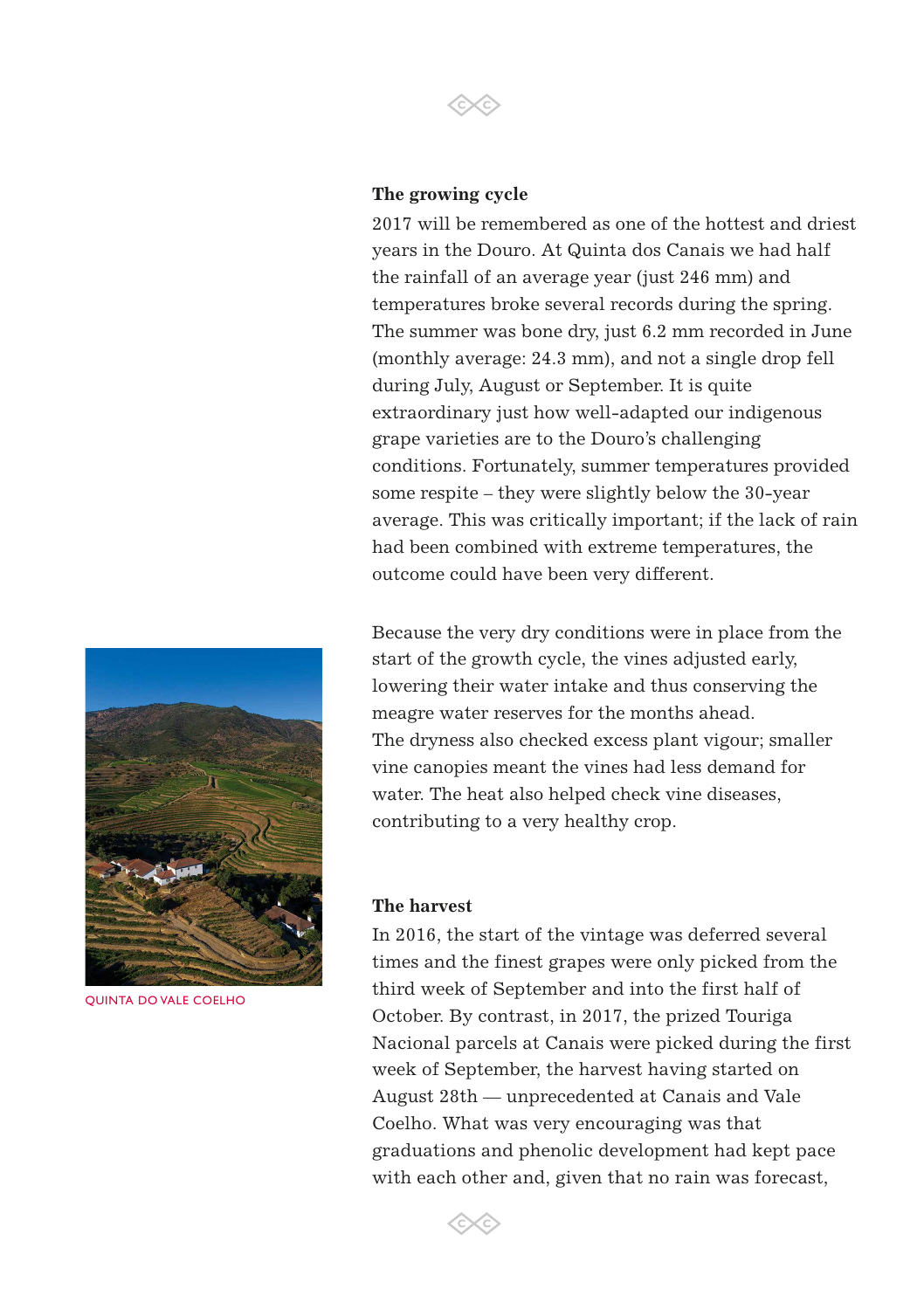

6Xc

the decision to pick early was vindicated. Even the late-ripening Touriga Franca was picked as early as mid-September, achieving complete and balanced maturation. Temperatures dropped from September 10th which proved crucial in conserving the remarkable freshness displayed by this variety — in spite of the long dry summer. Charles Symington was buoyed by the outstanding quality delivered by the Touriga Franca, evident in the superb aromas coming out of our *lagares*.

Yields were incredibly low at both Canais and Vale Coelho, one-third below the ten-year average.